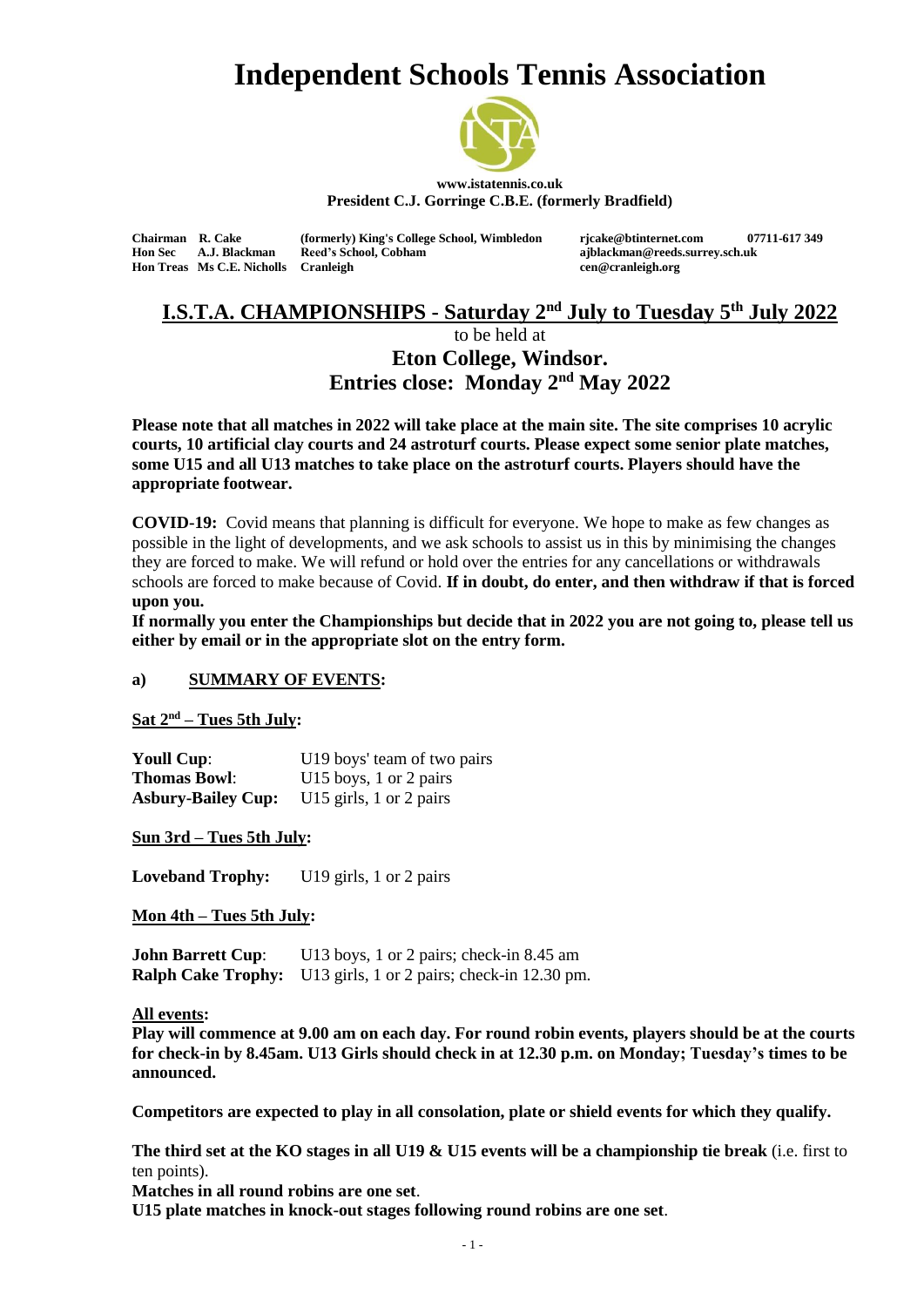Prior to the event, the Honorary Secretary will send out a document asking for the names of players and confirmation of details of staff members. Schools should print a separate sheet for each event being entered and hand the sheets to the appropriate referees at check in.

## **b) FORMAT OF EVENTS – BOYS**

#### **1. YOULL CUP** (U19)

# Saturday  $2^{nd}$  to Tuesday 5th July

A school's **team comprises two pairs** who play a three-set match (with tie-breaks at 6-6 and the third set a championship tie-break) against their opposite pairs. A school's Youll Cup second pair must not be stronger than its first pair. If the score is 1-1 after the doubles matches, a one-set deciding doubles with one player from each of the first and second pairs will be played (tie-break at 6-6). If there is time, the deciding match in the final will be the best of three sets.

. **2. YOULL SHIELD** is for Youll Cup losing quarter-finalists. This is played on a knock-out basis. Matches have the same format as the Youll Cup.

#### **3. CLARK TROPHY (U19 PLATE)** Saturday  $2^{nd}$  to Tuesday 5th July

It is assumed that all schools losing their first match in the Youll Cup will take part in the Clark Trophy. The format is the same as for the Youll Cup.

#### **4. THOMAS BOWL (U15) Saturday 2** Saturday  $2^{nd}$  to Tuesday 5th July

All competitors must be under 15 on August  $31^{st}$  2021, that is to say born on or after  $1^{st}$  September 2006. No player may represent his school in this event and in the Youll Cup or the John Barrett Cup in the same year. A school may enter one or two pairs, with the first pair not necessarily being the stronger pair. However, if the school has requested seeding for a particularly strong pair and the pair has been seeded, then this pair must be nominated as first pair and play as such.

**The Thomas Bowl is run as a round-robin in the initial stage**, with matches of one set. This allows teams to play more matches and play a greater variety of schools. Because of the size of the entry, some Thomas Bowl round robin matches will be played on the astroturf.

**In the second stage**, from each Thomas Bowl round robin group the **two top pairs** progress to the main **Thomas Bowl knockout;** the **third and lower placed pairs** proceed to the **Phillips Cup** (see below). **It is assumed that all pairs will play in the various consolation competitions if and when they should reach them**; these will be played on the astroturf, except in the final rounds.

**The main draw Thomas Bowl knockout matches will be best of 3 sets**, tie-breaks at 6-6, and the third set a championship tie-break. The knockout stages will eventually produce the winners of the **Thomas Bowl**, and the pairs for the **Thomas Shield** and the **Springthorpe Boys Cup**.

## **5. THOMAS SHIELD (U15)**

**The Thomas Shield** is for losing quarter-finalists in the Thomas Bowl knockout. The Shield is played on a knock-out basis. Matches are best of three sets, tie-break at 6-6, with third set a championship tie-break.

#### **6. SPRINGTHORPE BOYS CUP** for Boys **(U15 Plate) Sunday 3rd to Tuesday 5th July**

The Springthorpe Cup is a knockout event for pairs that qualify for the knockout stage of the Thomas Bowl where they then lose their first match. The format is matches of one set.

#### **7. PHILLIPS CUP** (U15 Plate) **nd to Tuesday 5 th July**

It is assumed that all pairs who do not qualify for the knockout stages of the Thomas Bowl (i.e. pairs that finish third or below in their round robin group) will take part in **the Phillips Cup**. The format of the Phillips Cup is a round robin (matches of one set) followed by a knockout stage for group winners (matches one set).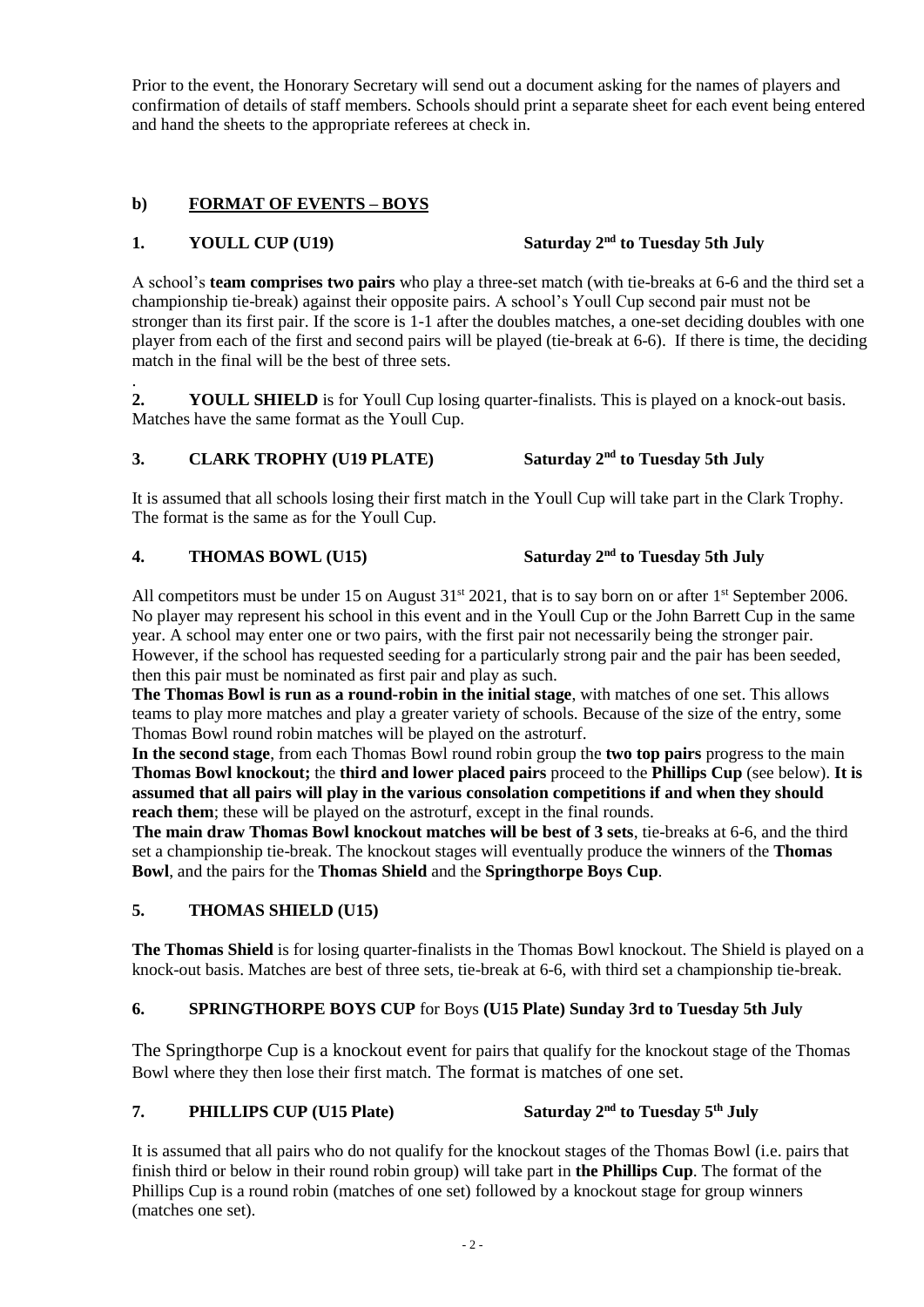Matches in this event will be played on Eton's Astroturf courts.

#### 8. **JOHN BARRETT CUP (U13) Monday 4th 8.45am – Tuesday 5th July**

All competitors must be under 13 on August 31<sup>st</sup> 2021, that is to say born after 1<sup>st</sup> September 2008. Neither IAPS nor junior schools of senior schools are permitted to enter teams in this event (i.e. competitors must be from an Independent 11-18 school). Players may not play in this event **and** also in either the Thomas Bowl or the Youll Cup.

Each school may enter **one or two** pairs. All players will have matches on both Monday and Tuesday. Matches will be one set to six, and will be on a round robin basis. On the second day, group winners and probably runners-up will then play a further round robin followed by a knockout. There will also be a consolation event (a round robin followed by a knock-out) for those not qualifying for the winners & runners-up event. Thus all players can expect to play extensively on both days.

**Please note that all teams will be required to register at 8.45a.m. in order to have a prompt 9.00a.m. start.** No play is scheduled for Monday afternoon, to allow the courts to be used by the U13 Girls.

## **c) FORMAT OF EVENTS – GIRLS**

#### **9. LOVEBAND TROPHY (U19)**

A school may enter one or two pairs, with the first pair not necessarily being the stronger pair. However, if the school has requested seeding for a particularly strong pair and the pair has been seeded, then this pair must be nominated as first pair and play as such. **The Loveband Trophy is run as a round-robin in the initial stage**, with matches of one set to 6. This allows pairs to play more matches and play a greater variety of schools. **The main draw Loveband Trophy knockout matches** (following the round robins, for probably the top two pairs per group) will be best of 3 sets, tie-breaks at 6-6, the third set a championship tie-break. **It is assumed that all pairs will play in the various consolation competitions if and when they should reach them.**

**All pairs must be available to start their group matches at 9.00am or 10.30am on the Sunday.**

## **10. LOVEBAND SHIELD Monday 4th to Tuesday 5<sup>th</sup> July**

This is for Loveband Trophy losing quarter-finalists. This is played on a knock-out basis. Matches are best of three sets, tie-break at 6-6, with third set a championship tie-break.

#### **11. LOVEBAND PLATE (U19) Sunday 3rd to Tuesday 5th July**

It is assumed that all pairs coming third or below in their group in the round robin stage of the Loveband Trophy will take part in the Loveband Plate. The 1<sup>st</sup> round, either a knockout or in a group of three, will probably be played on Sunday afternoon; subsequent rounds will start on Monday, following the same format as the Loveband Trophy. Matches in this event may be played on Eton's Astroturf courts.

#### **12. ASBURY-BAILEY CUP (U15) Saturday 2nd to Tuesday 5th July**

All competitors must be under 15 on August  $31^{st}$  2021, that is to say born on or after  $1^{st}$  September 2006. No player may represent her school in this event and in the Loveband Trophy or the Ralph Cake Trophy in the same year. A school may enter one or two pairs, with the first pair not necessarily being the stronger pair. However, if the school has requested seeding for a particularly strong pair and the pair has been seeded, then this pair must be nominated as first pair and play as such.

The **Asbury-Bailey Cup is run as a round-robin in the initial stage** with matches of one set. This allows pairs to play more matches and play a greater variety of schools. Because of the size of the entry, some Asbury-Bailey round robin matches will be played on the astroturf.

**In the second stage,** from each Asbury-Bailey round robin group **the two top pairs** progress to the main **Asbury Bailey Cup knockout;** the **third and lower placed pairs** proceed to the **Asbury-Bailey Plate** (see below). It is assumed that **all pairs will play in the various consolation competitions if and when they should reach them**; these will be played on the astroturf, except in the final rounds.

# **rd to Tuesday 5 th July**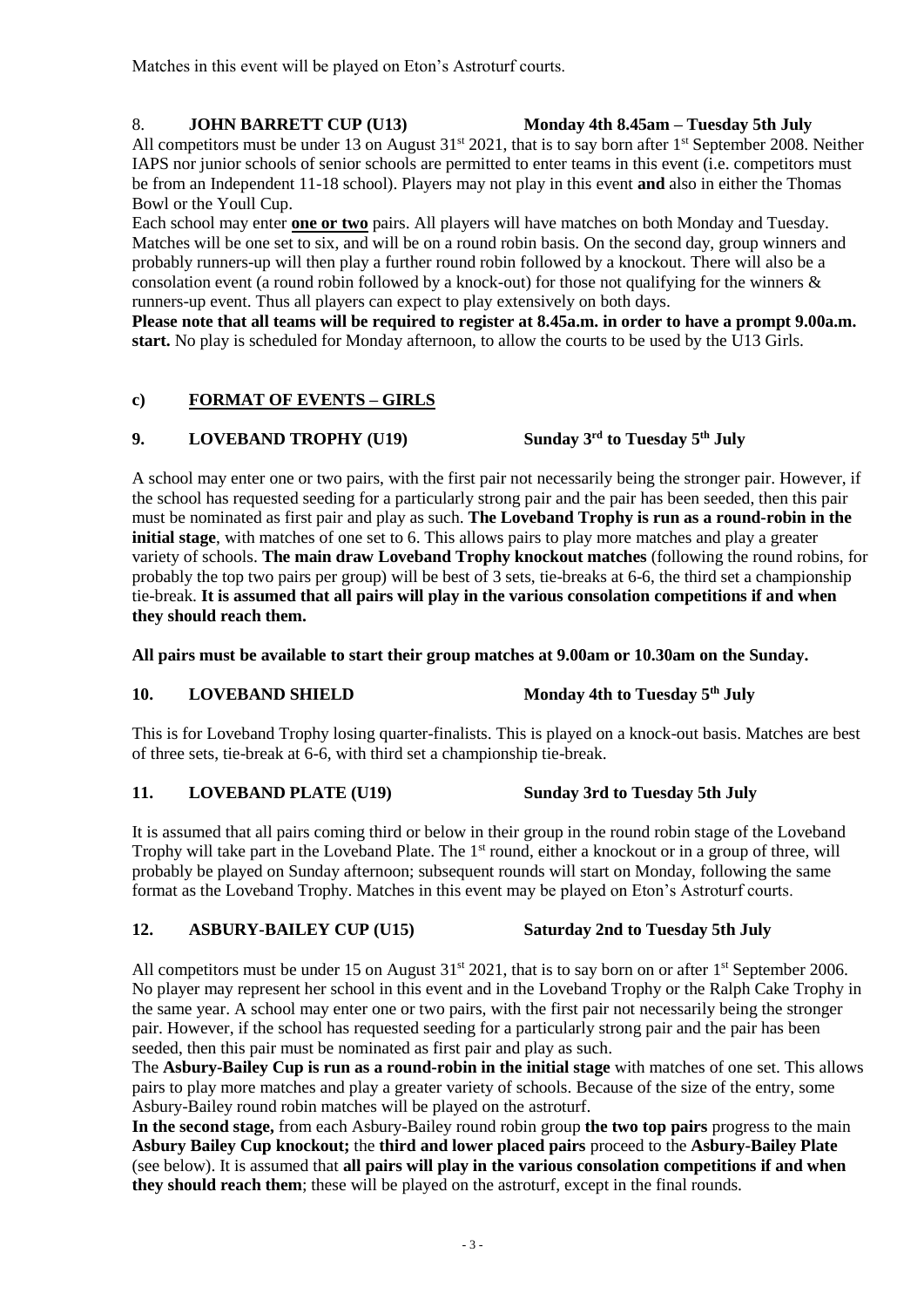**The main draw Asbury Bailey Cup knockout matches will be best of 3 sets**, tie-breaks at 6-6, and the third set a championship tie-break. The knockout stages will eventually produce the winners of the **Asbury Bailey Cup**, the **Asbury Bailey Shield,** and the pairs for the **Springthorpe Girls Cup**.

#### 13. **ASBURY-BAILEY-SHIELD Monday 4th to Tuesday 5<sup>th</sup> July**

The **Asbury-Bailey Shield** is for losing quarter-finalists in the Asbury-Bailey main draw. This is played on a knock-out basis. Matches are best of three sets, tie-break at 6-6, with third set a championship tie-break.

### **14. SPRINGTHORPE GIRLS CUP (U15 Plate) Sunday 3rd to Tuesday 5 th July**

The Springthorpe Cup is a knockout event for pairs that qualify for the knockout stage of the Asbury-Bailey Cup where they then lose their first match. The format is matches of one set. All pairs that lose their first match in the Asbury-Bailey main draw knockout are expected to play in the Springthorpe Cup.

#### **15. ASBURY-BAILEY PLATE (U15) Sunday 3rd to Tuesday 5<sup>th</sup> July**

It is assumed that all pairs who do not qualify for the knockout stages of Asbury-Bailey Cup (i.e. pairs that finish third or below in their round robin group) will take part in **the Asbury-Bailey Plate**. The format of the Asbury-Bailey Plate will be a round robin (sets to 6) followed by knockout stage for the group winners (where the matches will be one set). Matches in this event will be played on Eton's Astroturf courts.

### **16. RALPH CAKE TROPHY (U13) Monday 4th (12.30p.m.) to Tuesday 5th July**

All competitors must be under 13 on August 31<sup>st</sup> 2021, that is to say born after 1<sup>st</sup> September 2008. Neither IAPS nor junior schools of senior schools are permitted to enter teams in this event (i.e. competitors must be from an Independent 11-18 school). Players may not play in this event and either the Asbury-Bailey or Loveband.

Each school may enter **one or two** pairs. All players will have matches on both Monday and Tuesday. Matches will be **one set** to 6 games, and will be on a round robin basis. On the second day, group winners and probably runners-up will then play a further round robin and then a knockout. There will also be a consolation event (a round robin followed by a knock-out) for those not qualifying for the winners & runners-up event. Thus all players can expect to play extensively on both days. Most matches will be played on Eton's Astroturf courts.

**Please note that all players for this event need to register at 12.30 p.m. on Monday;** Tuesday's registration time will be announced on Monday 4<sup>th</sup> July.

| <b>ENTRY FEES</b><br>$\mathbf{c}$ ) | (These are held at the rates for 2021) |
|-------------------------------------|----------------------------------------|
| Annual subscription                 | £20.00                                 |
| Youll Cup                           | £33.00 per team                        |
| Thomas Bowl                         | £22.00 per pair                        |
| Loveband trophy                     | £22.00 per pair                        |
| Asbury-Bailey Cup                   | £22.00 per pair                        |
| John Barrett Cup (U13 Boys)         | £22.00 per pair                        |
| Ralph Cake Trophy (U13 Girls)       | £22.00 per pair                        |

Some schools who entered the cancelled 2020 or 2021 Championships, which were cancelled because of Covid, accepted ISTA's invitation to carry over their affiliation and entry to the 2022 Championships. Those schools should adjust their payment due for the 2022 Championships in the light of what ISTA already holds from them.

Schools who have entry fees and affiliation carried over to 2022 will have been told by ISTA either confidentially what sum has been carried over or via the centralised list sent with the Championship Details.

#### d) **ENTRIES AND DRAW**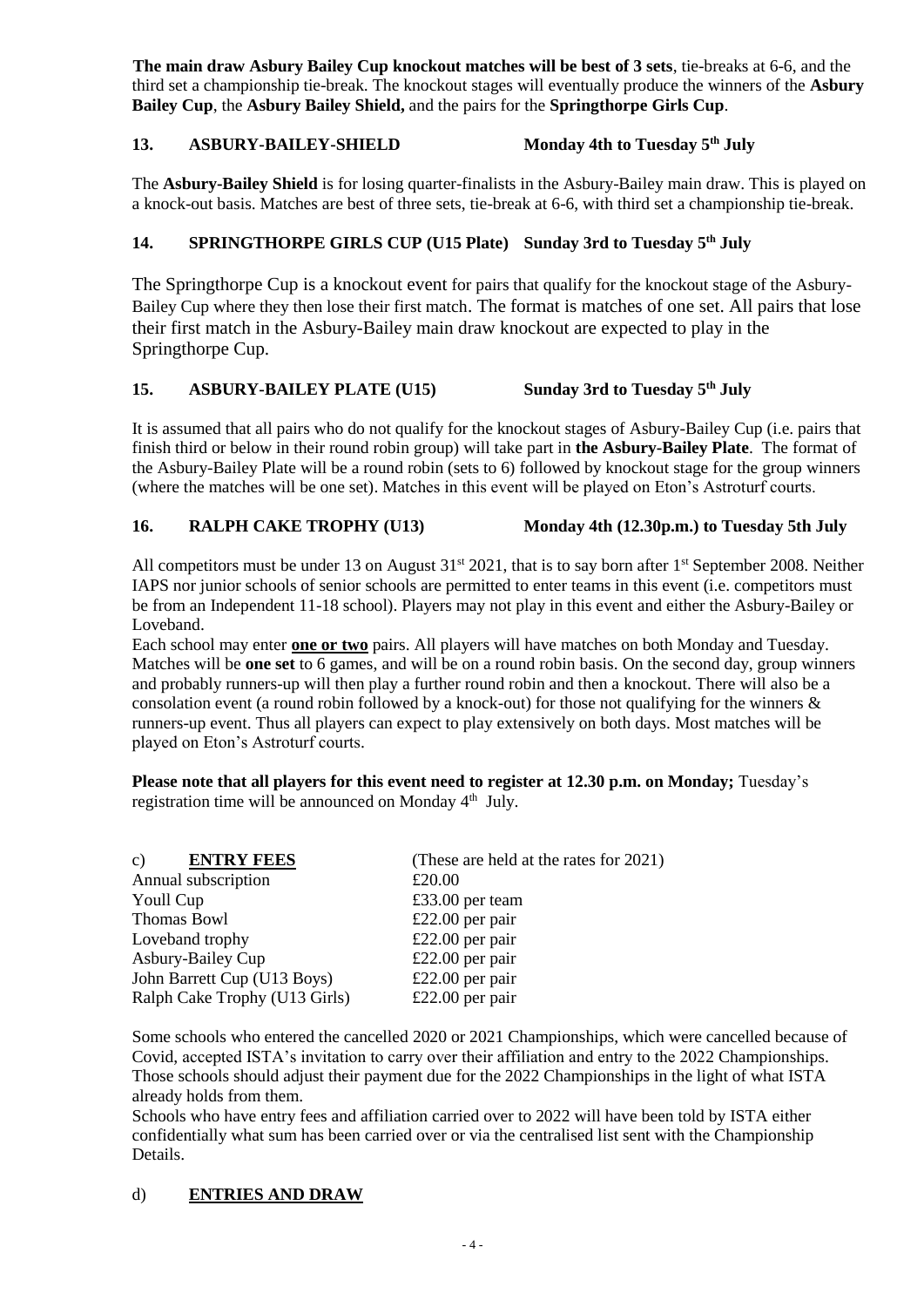Entries should be made by **MONDAY** 2<sup>nd</sup> MAY 2022 by completing the Google entry form. Payment of **the affiliation and entry fees should be made electronically to Independent Schools Tennis Association, sort code 30-97-55, account number 00258933, giving as Reference the name of the school entering.**

**Please refer carefully to paragraph c above, regarding fees held over from 2021.**

Please make every effort to ensure that your school processes the payment as soon as possible after you have made the entry, so that ISTA can easily monitor entry payments. **Please send a notification of payment to ISTA's Hon Treasurer, Ms Carolyn Nicholls,** [cen@cranleigh.org,](mailto:cen@cranleigh.org) **stating clearly the name of the school for which the entry is made**.

The draw will be made on 19<sup>th</sup> May 2022. **Thereafter, approximate timings for entered pairs will be emailed to schools** to help them plan travel and accommodation. Because of Covid the draws, with more definite timings for matches along with details of how to get to Eton, will be emailed to schools shortly before the Championships. Draws with provisional timings will be posted on the ISTA website.

Refunds will be available for schools or pairs that have to withdraw because of Covid, but for no other reason. If the Championships have to be cancelled because of Covid, schools will be offered the choice, as in 2021, between a refund for entries or ISTA holding them over until 2023 by which time, we hope, to have passed through the worst of the pandemic.

### e) **ARRIVAL; REQUESTS FOR A LATE START; REQUESTS FOR A SUNDAY START**

**Schools should be ready to play from 9 am,** and should tick the entry form to confirm that they will be able to do so; **check-in for round robin events will be at 8.45 am.**

**A school with a long distance to travel may request a late start.** Teams should request a late start only if absolutely necessary.

The time of an anticipated and necessary late arrival MUST be clearly given on the entry form, with the reasons specified. and justified.

**We need to keep low the number of Youll Cup teams and U15 pairs given a Sunday start** (but we want to lose none of them). If a high number are unavailable on Saturday, we have courts unused on Saturday and then, to everyone's disadvantage, there is excess pressure on courts on remaining days, and a restricted variety of potential opponents for schools on both Saturday and Sunday.

A school unable to compete on Saturday 2<sup>nd</sup> July should ask for a Sunday start. This should only be **done if absolutely necessary**, e.g. there is a whole school obligatory calendared school event (not merely a team match) on Saturday  $2<sup>nd</sup>$  July. Schools must give details and justify the request on the entry form. Requests for a Sunday start will not necessarily be granted. If a Sunday start is approved, then the school must be ready to play by 10.30 a.m. without exception.

## f) **ACCOMMODATION**

Schools have to make their own arrangements with hotels or other establishments, and so should examine the websites and talk to staff to check for the best deals and arrangements for extending or shortening stays. For accommodation in the Windsor area, use [www.windsor.gov.uk](file:///C:/Users/ajblackman/AppData/Documents%20and%20Settings/Blackman/Local%20Settings/Local%20Settings/Local%20Settings/Local%20Settings/Local%20Settings/g.pierce/Local%20Settings/Temporary%20Internet%20Files/OLK11/www.windsor.gov.uk), click on 'accommodation' to find hotels, b & bs etc. It is very helpful.

Schools may choose to stay at one of the Travelodges, [www.travelodge.co.uk](http://www.travelodge.co.uk/). There is one conveniently in Slough, 01753-516897 (but check its parking arrangements for minibuses), another near Heathrow, and one in the middle of Windsor. There are some cheap deals involving family rooms, but check the conditions.

## g) **DRESS CODE**

**We strongly recommend that a school organises its own tennis team-strip.** Players then look smart and identifiable as belonging to a particular school because the tennis clothing can carry the school's badge, logo or name, or have distinctive style and colouring. Additionally, it helps referees and spectators see which teams are on court, and follow the progress of matches.